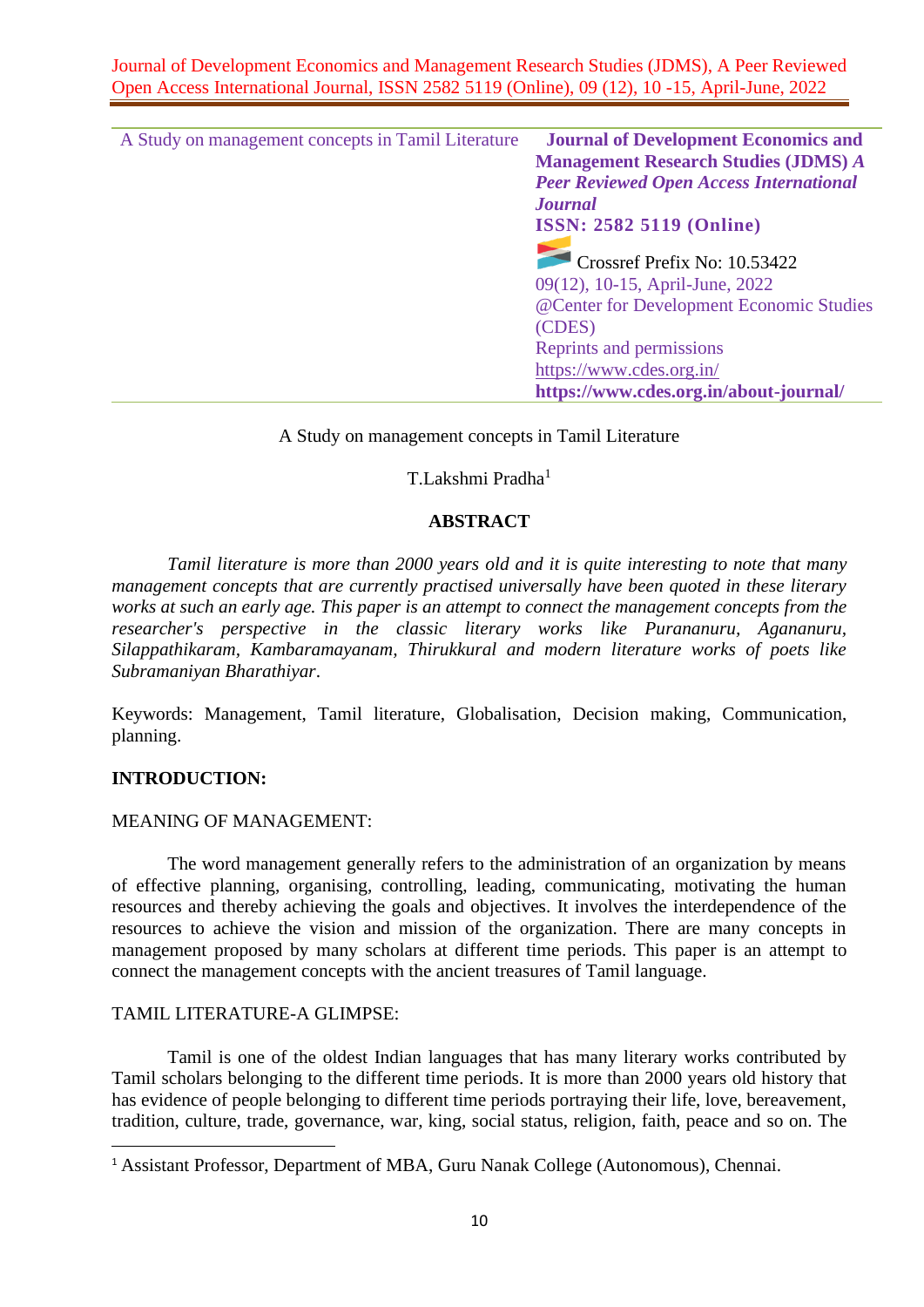Journal of Development Economics and Management Research Studies (JDMS), A Peer Reviewed Open Access International Journal, ISSN 2582 5119 (Online), 09 (12), 10 -15, April-June, 2022

Tamil literature is roughly divided into 3 categories based on their anthology as pathinenmerkanakku noolgal, pathinen kizhkannaku noolgal and the five great epics namely Silapathikaram, Seevaga sinthamani, Manimekalai, Kundalakesi and Valayapathi. The different time periods can be categorised as the Sangam period, medieval period and the modern era

### **OBJECTIVE OF THE STUDY:**

The major objectives of this study are to identify and connect some of the management concepts in Tamil literature during the Sangam period, medieval period and the modern time period.

### **METHODS OF RESEARCH:**

 This is a descriptive research study that aims to understand the different management concepts in Tamil literature through standard text books, articles from journals and publications that are referred, studied and analysed.

 While analysing the literature works available in the Sangam period there is a lot of evidence of management concepts. This part of the article attempts to identify the concepts from the *Pathinenmerkanakku* noolgal like Purananooru and Agananooru, Thirukkural, Silapathikaram, Kambaramayanam and modern tamil literary works of poets like Bharathiyar and Bharathidasan.

### **Evidences of Globalisation in Purananooru:**

Poorananooru as the name suggests is a classic collection of 400 poems on kings, wisdom, war and public life during the Sangam period. The anthology on 'yaathum oore yavarum kelir' (*யாதும் ஊரே யாவரும் ரேளிர்*) written by Kanian Poongundranar literally when translate means 'All the towns are one and the men are our kith and kin' which when connected to the management concepts talks about Globalisation. The concept Globalisation describes the interdependence of global economies, culture and population which is possible because of the cross-border trade in goods and services, technology, flow of information, investments and people. This word globalisation has gained a lot of popularity in this century and the global market condition proves the same now-a-days

### **Decision-making and Silappadikaram:**

Silappadikaram was composed by Ilango adigal who is supposed to be an ascetic-prince and younger brother of Cheran king Senguttuvan. The story revolves around an anklet belonging to the chief character Kannagi who seeks revenge on the Pandya Kingdom for her husband who was wrongly put to death. This leads to the point of discussing decision-making in management. Decision-making is generally discussed as a step-by-step process that involves identifying the problem, analysing the options to resolve it and choosing the best to execute. On the other hand, if any of these steps is not handled properly it leads to chaos and even unpredictable results as in the case of silapathikaram, If the Pandya king has analysed the situation before giving his judgement the whole story of silapathikaram might have been different. Likewise, in a real time scenario, the internet pioneer yahoo that turned down an offer from another software company is an example that portrays the need for effective decision making in this competitive world.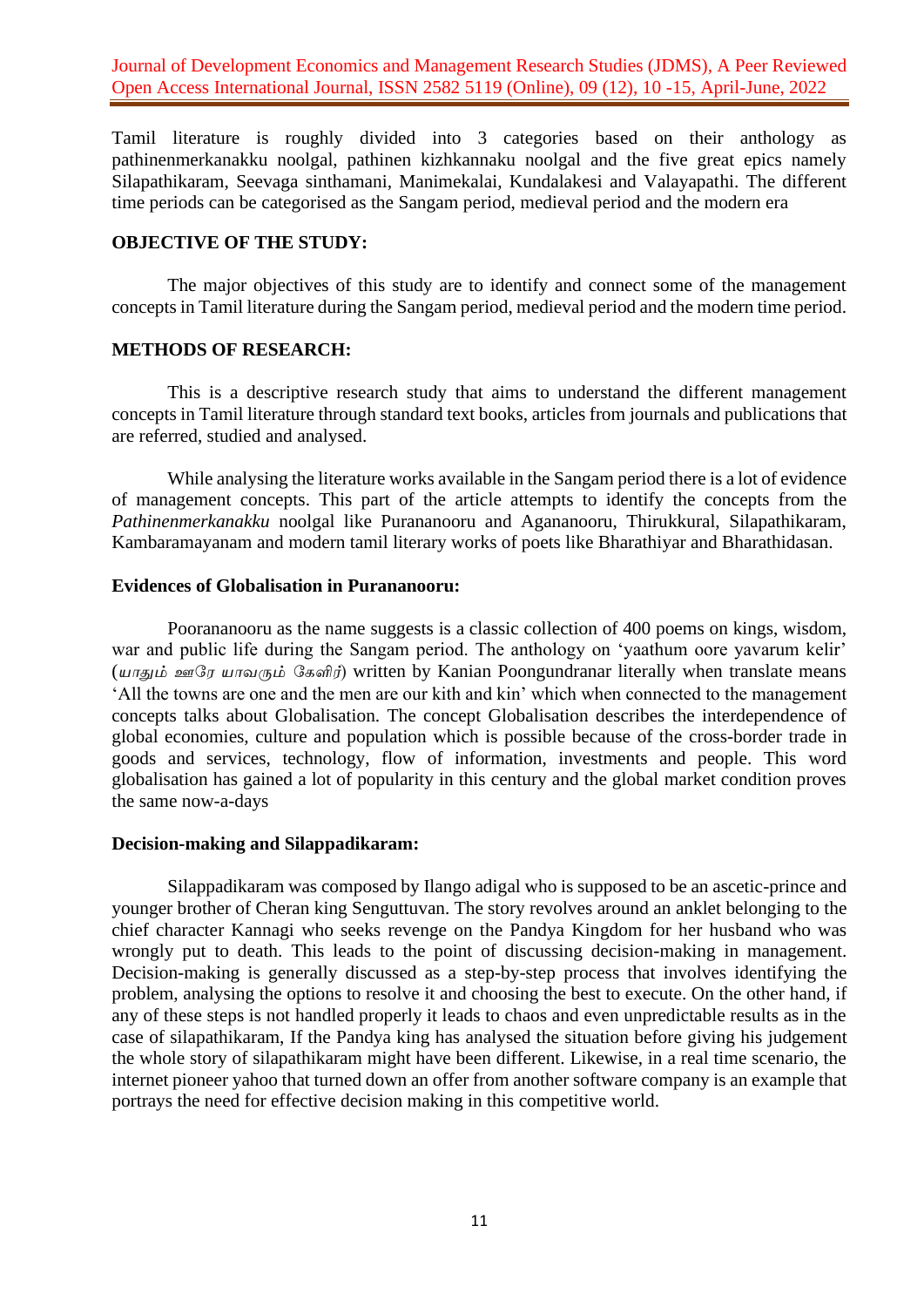# **Planning and Tamil literature:**

'Aganaanuru' says that Sangam age women enjoyed freedom with good education. For instance, Sangam literature says that there were 26 poetesses in that period. Avvaiyar is one among the famous poetesses of this period. The following poetry showcases the need for planning and are instances showcasing women empowerment in the early time period. When we look at this vazhthiyal poetry from Purananuru (192):

> *வேப்புயே நீருயரும் நீருயே நெல்லுயரும் நெல்லுயேக் குடியுயரும் குடியுயேக் ரோலுயரும் ரோலுயேக் ரோனுயர்வான்*

Poetess Avvaiyar clearly points out the efficiency and effectiveness in planning that leads to total prosperity. The meaning of the verse goes like if the ridge is prosperous, it leads to better level of water and consequently better produce, and better standards of living of the citizens. And in turn, it leads to prosperity of the sceptre and the king. This proves women poets' contribution towards society's development and progress in that period.

### **Management Concepts in Kambaramayanam:**

Kambaramayana is one of the immortal literatures, translated by Kambar (who is supposed to have lived from 1180-1250 AD) from Sanskrit version of Valmiki's Ramayana. His works have drawn a large number of scholars for an application of many universal truths, described therein, which are ageless and timeless. Many verses in Ramayana of Kambar encompass a variety of Management concepts such as Planning, Organising, directing (Motivating, leading, Communicating) and controlling. This is the story of King Rama. King Rama and Transformational leadership:

Let's look at the verses that are portrayed by Angathan, Rama's messenger to Ravana before the war:

> *பூத ொயேன்*, *நீர் சூழ்ந்த புவிக்கு ொயேன்*, *அப் பூரேல் சீதத ொயேன்*, *ரவறு உள்ள நதய்வ ொயேன்*, *நீ நெப்பும் ரவத ொயேன்*, *ரேல் நின்ற விதிக்கு ொயேன் தான் விட்ட தூதன் யான்*; *பணித்த ோற்றம் நொல்லிய வந்ரதன்* '*என்றான்*. (58)

Here Angathan calls Rama as the leader of the five forces and the universe. Angathan further describes that Rama is the leader of all the Gods and such a great man has sent him as his messenger to Ravana. Rama is defined as a transformational leader in this literary work right from the beginning. A transformational leader is the one who defines and articulates a vision for their organisation, society, country and with their leadership style they can transform their followers towards higher performance. In the epic the great writer narrates the life and character of Rama as 'the ideal man' who is personified as the ideal in all aspects. His character exhibited the characteristics of a transformational leader like a change agent in crowning Sugriva and Vibeeshana as the King of Kishkinda and Lanka. He was courageous, he believed in people, value driven and a visionary proving the concept.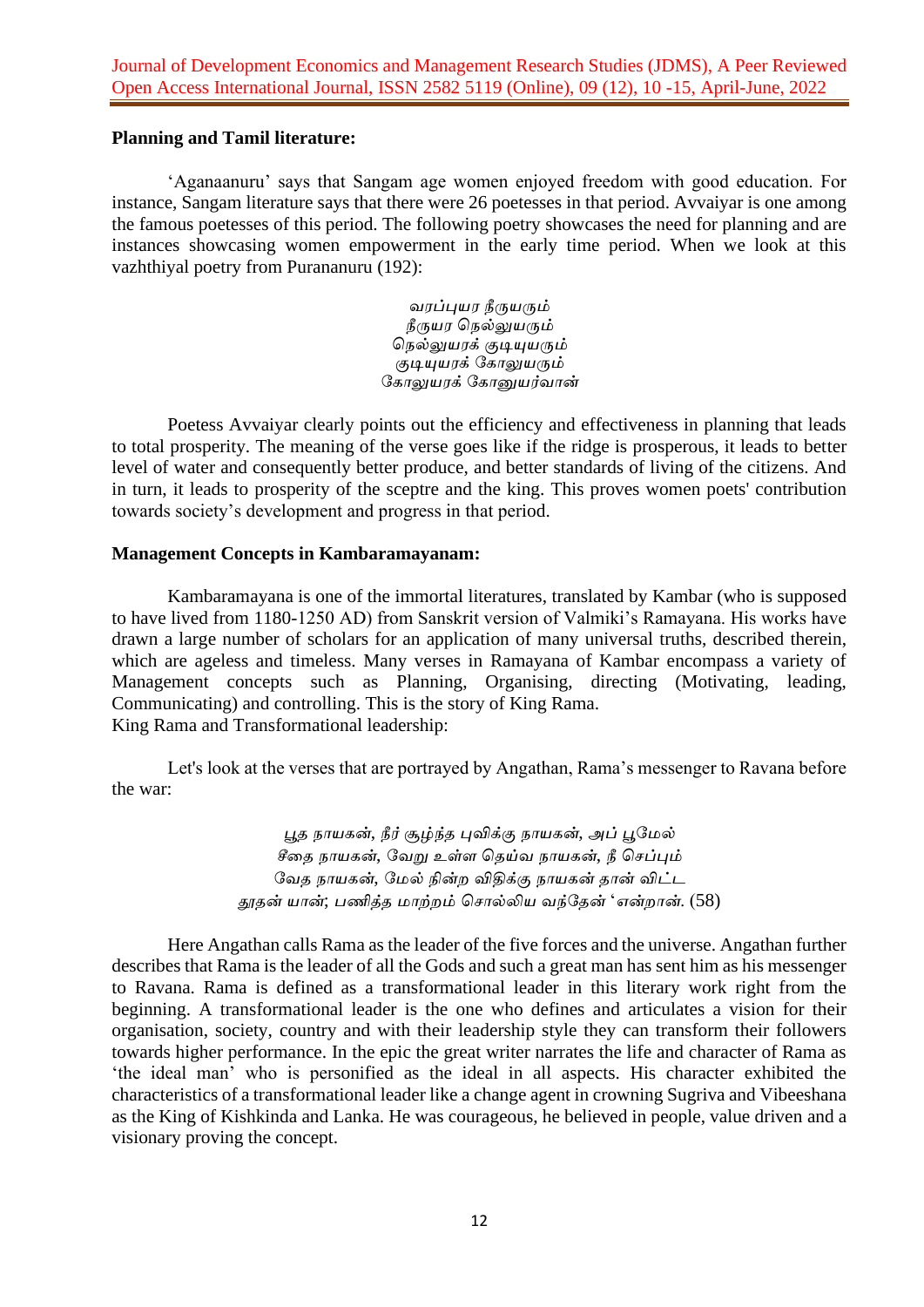# Journal of Development Economics and Management Research Studies (JDMS), A Peer Reviewed Open Access International Journal, ISSN 2582 5119 (Online), 09 (12), 10 -15, April-June, 2022

There is one other small story that provides a perfect example for this in this epic. The people in Ayodhya were following Rama's moral values and principles leading a peaceful life during his 14 years of exile to the forest. Once there were 2 farmers who came down to Ayodhya kingdom seeking justice where Prince Bharathan was addressing the issue. They began explaining their case, its like one farmer has sold his land to the other and the farmer who bought the land has started ploughing the field and found a treasure the case was the farmer who bought the land told that the treasure belonged to the seller and the seller told since he has sold his land it belonged to the buyer Bharathan was astonished looking at the moral values that these people have acquired from the visionary leader Rama. He thought under such a great leader the entire kingdom will flourish.

### **Communication concepts in Ramayana:**

There are lots of evidences of verbal, non-verbal communication throughout the epic Kambaramyanam.

Let's look into the incident When Rama tries to dissuade Sita from following him to the forest in Ayodhya kandam. Sita gives her reply as:

> *பரிவு இேந்த ேனத்நதாடு பற்றிலாது ஒருவு கின்றவதன ஊழி அருக்ேனும் எரியும் என்பது யாண்டுதடயது ஈண்டு நின் பிரிவினும் சுடுரோ நபருங் ோநடன்றாள்*

Sita asks her husband Rama to be compassionate and think what happens if he leaves her all alone in this place without him and questions if the forest is going to be more threatening than this loneliness without him whereby, she convinces Rama to take her with him which showcases how communication has helped in that case.

The second incident is the conversation between Hanuman and Rama is again a proof for clarity in thoughts portrayed by the great poet. Rama is anxious and impatient to hear about Sita. Hanuman expresses:

> *ேண்டநனன்*, *ேற்பினுக்கு அணிதய*, *ேண்ேளால்*, *நதண் திதே அதலேடல் இலங்தேத் நதன் ெேர்*; *அண்டர் ொயே* !*இனி*, *துறத்தி*, *ஐயமும் பண்டு உள துயரும்*'*என்று*, *அனுேன் பன்னுவான்*;

The first word was 'kandanan' which is to clarify to Rama that Hanuman has seen Sita look at the intelligence of the poet in communicating it with just one word. Following that Hanuman conveys that Sita is safe, unharmed and faithful which he has seen with his own eyes in the gardens of Lanka. Here we evidently see the ABC of effective communication i.e, Accuracy, Brevity & Clarity of details. Similarly in an organisation communication plays a major role both in the internal and external environment to be successful.There are also incidences of non-verbal communication

The verses in Mithilai katchi padalam a part of Bala Kandam describes the entry of Rama into Mithilai where in even all the flora (mani kodigal) were welcoming Rama and the beauty of the place was further engulfed with the charm of King Rama. This is the level of personification taken by Kambar showcasing his style of non-verbal communication even through the non-human forms. There is another place in the same kandam which talks about the silent non-verbal communication between Rama and Sita 'Annalum Nokinal Avalum Nokinal'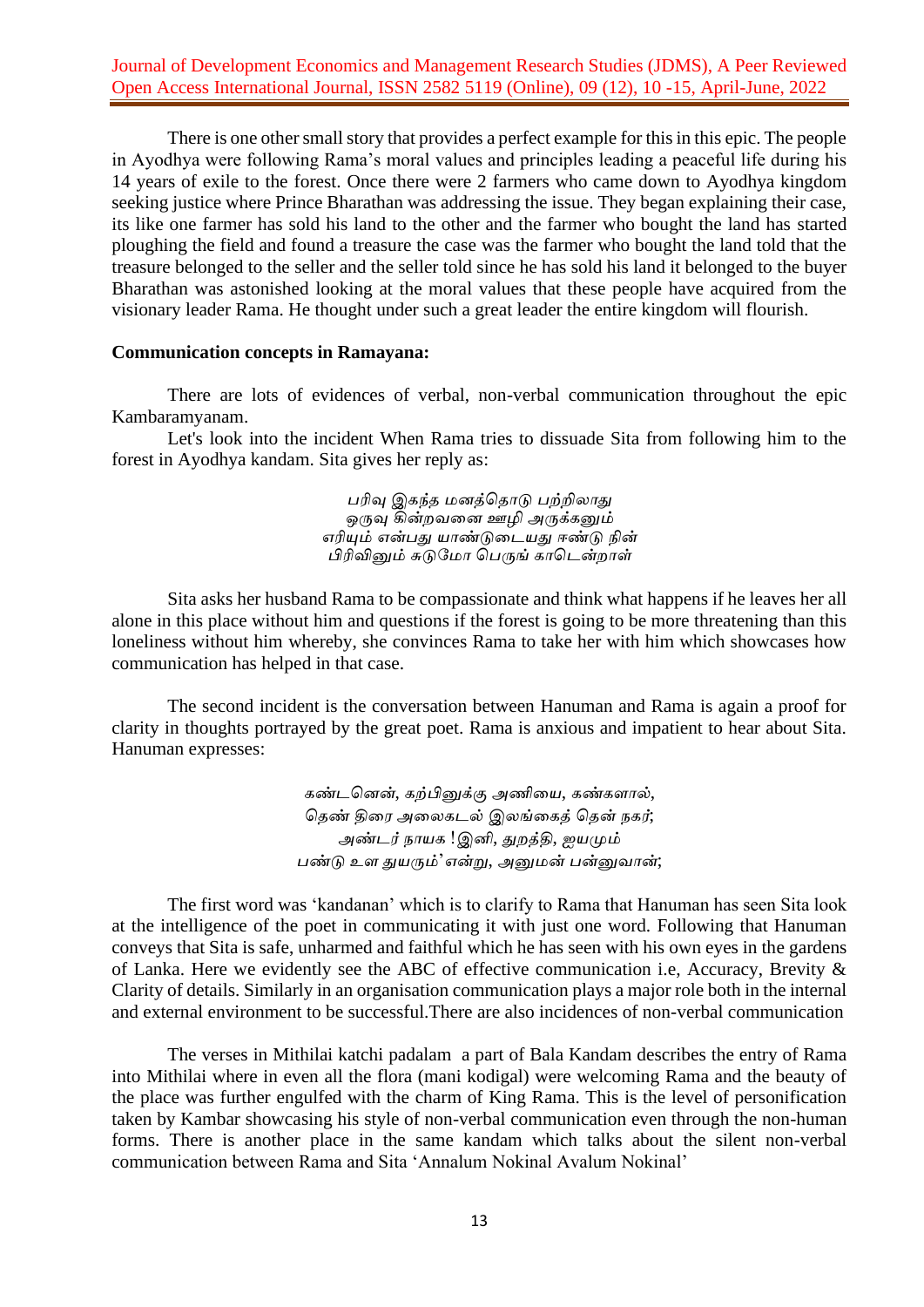Likewise, there are also instances of the miscommunication in Kambaramayanam like the case of Sugreevan and Vaali where Vaali mistook that Sugreevan has betrayed him and become the King if there had been a communication between the two that mortal enmity would not have developed.

# **Thirukkural and Management:**

Thiruvalluvar referred as the Theivapulavar is the great poet and philosopher who authored the famous Thirukkural which is a classical collection of couplets which comprises of 1330 couplets divided into 133 chapters called as 'Adhikaram' here few couplets are taken for discussion in this part of the article. Thirukkural can be considered as a management treasure. This kural on:

> *நபாருள்ேருவி ோலம் விதனயிடநனாடு ஐந்தும் இருள்தீே எண்ணிச் நெயல்*. (675)

Explains that five factors are needed for project planning like Project Capital, Machineries, Project Schedule, Action Plan and Suitable Location. These factors are to be evaluated to see whether the project will be successful or not.

Following that the second couplet is:

*எண்ணித் துணிே ேருேம் துணிந்தபின் எண்ணுவம் என்பது இழுக்கு* (467)

This can be related to feasibility study and optimal decision making. Every action plan should follow careful judgement, with investigating all aspects of the problem and analyzing possible solutions, and finally arriving at the best solution possible, under the circumstances. It is always better to have a detailed planning and analysis before starting a venture than to regret after beginning the process.

The next couplet explains the qualities required for a leader:

*அஞ்ொதே ஈதே அறிவூக்ேம் இந்ொன்கும் எஞ்ொதே ரவந்தற் கியல்பு*. ( 382)

The couplet explains that there are four qualities that a leader (king) exhibits namely fearlessness, helping others generously, knowledge and motivation. Leadership is a responsibility through which an organization successfully achieves their goals and objectives thereby realising their vision and mission.

Another couplet:

*நவள்ளத் ததனய ேலர்நீட்டம் ோந்தர்தம் உள்ளத் ததனயது உயர்வு*. (595)

This explains how an individual's motivation leads to greatness. The stalk of a lotus is equal to the level of water in the pond or lake where its seen similarly the self-motivation that an individual possess will drive to greatness.